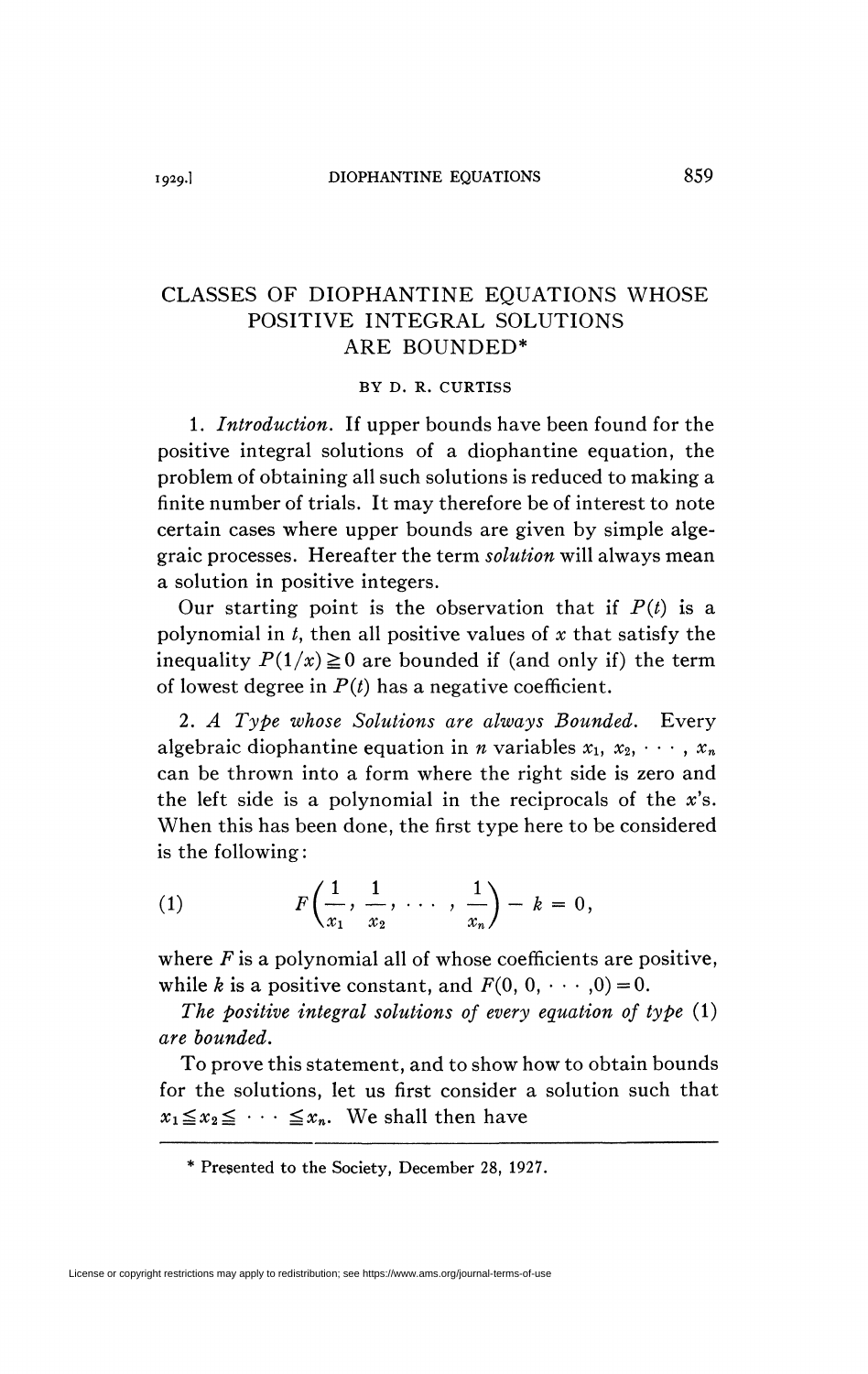860 **D. R. CURTISS [Nov.-Deo,** 

(2) 
$$
F\left(\frac{1}{x_1}, \frac{1}{x_1}, \cdots, \frac{1}{x_1}\right) - k \ge 0,
$$

since each term of *F* is not decreased when another *x* is replaced by  $x_1$ . The term of lowest degree in (2),  $-k$ , is negative, hence, from the observation made in the second paragraph of this paper,  $x_1$  must be bounded. To obtain an explicit upper bound we note that, since  $1/x_1^m \leq 1/x_1$  when *n* and *Xi are* positive integers, and since all the terms of *F* are positive, we have

$$
F\left(\frac{1}{x_1}, \frac{1}{x_1}, \cdots, \frac{1}{x_1}\right) \leq \frac{1}{x_1} F(1, 1, \cdots, 1).
$$

Hence when this result is applied to (2) we obtain

$$
\frac{1}{x_1}F(1,1,\cdots,1)-k\geqq 0,
$$

<sub>or</sub>

(3) 
$$
x_1 \leq \frac{1}{k} F(1, 1, \cdots, 1).
$$

Usually a lower bound than this can be derived by finding a closer approximation for the (unique) positive root of the equation obtained from (2) by retaining only the sign of equality.

Let us now find a bound for  $x_r(r \leq n)$  when upper bounds *X<sub>i</sub>*-have been assigned for each  $x_j$  from  $j = 1$  to  $j = r - 1$  in a solution where the  $x$ 's form an ascending sequence from  $x_1$  to *xn.* We write (1) in the form

(4)  
\n
$$
F\left(\frac{1}{x_1}, \frac{1}{x_2}, \dots, \frac{1}{x_n}\right)
$$
\n
$$
-F\left(\frac{1}{x_1}, \frac{1}{x_2}, \dots, \frac{1}{x_{r-1}}, 0, 0, \dots, 0\right)
$$
\n
$$
= k - F\left(\frac{1}{x_1}, \frac{1}{x_2}, \dots, \frac{1}{x_{r-1}}, 0, 0, \dots, 0\right).
$$

The first two lines of (4) reduce to a polynomial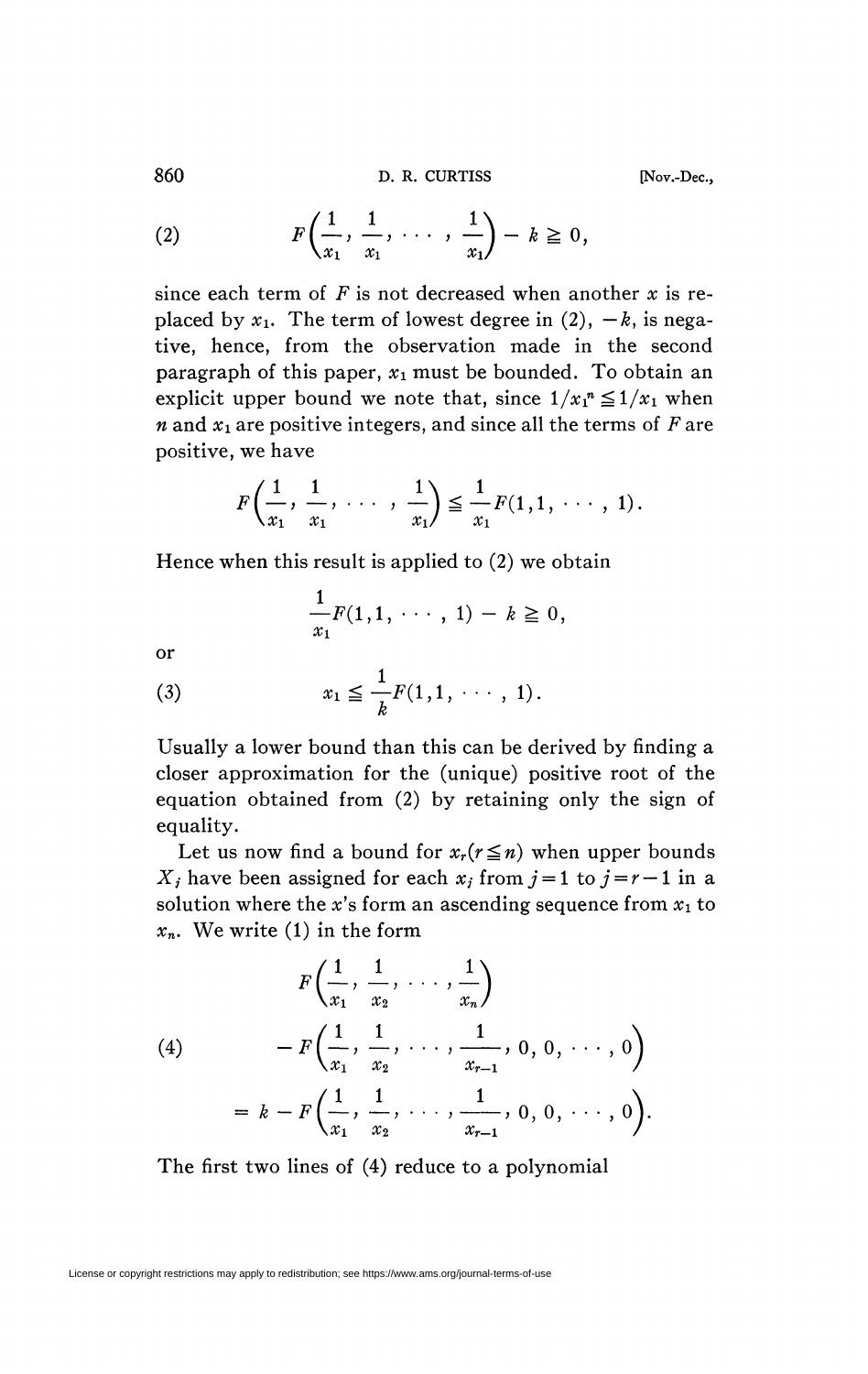### **I929.** DIOPHANTINE EQUATIONS 861

$$
F_r\left(\frac{1}{x_1}, \frac{1}{x_2}, \ldots, \frac{1}{x_{r-1}}, \frac{1}{x_r}, \frac{1}{x_{r+1}}, \ldots, \frac{1}{x_n}\right)
$$

each of whose terms is positive and involves at least one of the variables  $x_r$ ,  $\cdots$ ,  $x_n$ . Its value will not be decreased if each of the variables  $x_{r+1}, \dots, x_n$  is replaced by  $x_r$ . The last line of (4) is positive for all x's from  $x_1$  to  $x_{r-1}$  that belong to solution systems, since the *F* function that appears here consists only of certain terms of the complete *F* in equation (1) and must lack some of the terms\* of the complete *F* when  $r - 1 < n$ . Hence the inequality derived from (4),

$$
F_r\left(\frac{1}{x_1}, \frac{1}{x_2}, \dots, \frac{1}{x_{r-1}}, \frac{1}{x_r}, \frac{1}{x_r}, \dots, \frac{1}{x_r}\right)
$$

$$
-\left[k - F\left(\frac{1}{x_1}, \frac{1}{x_2}, \dots, \frac{1}{x_{r-1}}, 0, 0, \dots, 0\right)\right] \ge 0,
$$

is of the type  $P(1/x_r) \ge 0$ , with term of lowest degree in *1/xr* negative. It follows that *x<sup>r</sup>* is bounded for each set of values of the preceding *x's.* If these preceding *x's* are bounded, there must be an upper bound for all the values of *xr* that belong to solution systems. Since we have shown that  $x_1$  is bounded, it follows that all the  $x$ 's are bounded, in solutions where  $x_1 \le x_2 \le \cdots \le x_n$ . We conclude at once that they are bounded for every order of relative magnitudes.

If the x's are arranged in order of magnitude from  $x_1$  to *xn,* an explicit upper bound for *x<sup>r</sup> ,* of which that given by (3) for  $x_1$  is a special case, is indicated by the inequality

(5) 
$$
x_r \leq \frac{1}{m_r} F_r(1,1,\cdots,1) = X_r,
$$

where  $m_r$  is the least positive value of is the least positive value of

$$
k-F(1/x_1, 1/x_2, \cdots, 1/x_{r-1}, 0, 0, \cdots, 0)
$$

for  $x_j \ge x_j$ ,  $(j = 1, 2, \dots, r-1)$ , Since  $m_r$  may be difficult to

License or copyright restrictions may apply to redistribution; see https://www.ams.org/journal-terms-of-use

<sup>\*</sup> We assume that each of the variables  $x_1, \dots, x_n$  is explicitly present in the *F* function of equation (1).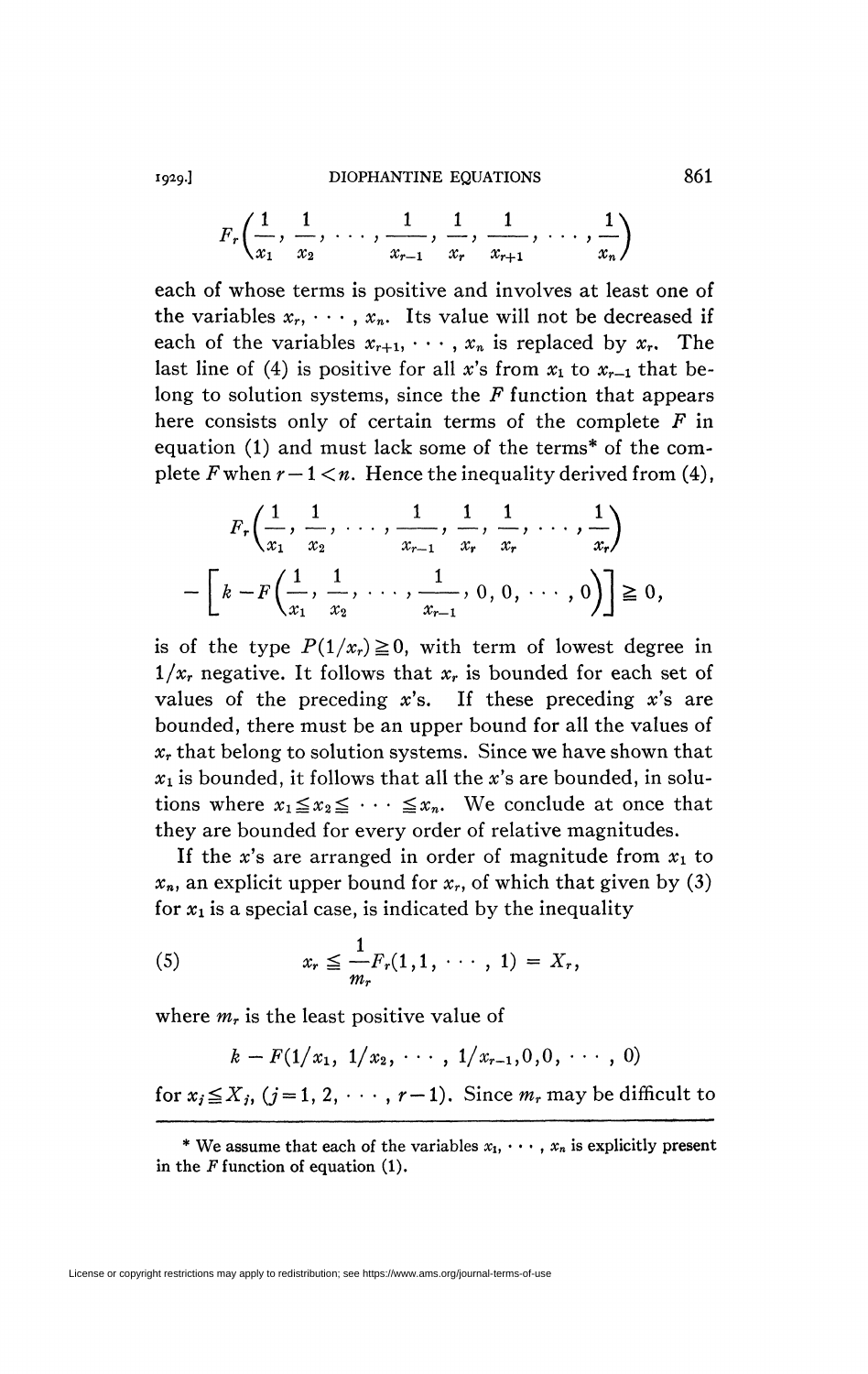evaluate, we note that (5) can be replaced by the weaker inequality

(6) 
$$
x_r \leq D_r F_r(1,1,\cdots,1) = X'_r
$$
,

where *D<sup>r</sup>* is the product of all the denominators of terms of

$$
k-F(1/X'_1, 1/X'_2, \cdots, 1/X'_{r-1}, 0, 0, \cdots, 0).
$$

As an illustration, consider the equation

$$
\frac{1}{x_1} + \frac{1}{x_2} + \cdots + \frac{1}{x_n} = 1.
$$

Here  $F(1, 1, \cdots, 1) = n$ , and  $F_r(1, 1, \cdots, 1) = n - r + 1$ . The value of  $1/m_r$  is  $u_r$ , where  $u_1 = 1$ ,  $u_{k+1} = u_k(u_k+1)$ .\* Thus from (5) we obtain the upper bounds

$$
X_r = (n - r + 1)u_r, \ \ (r = 1, 2, \ \cdots, \ n).
$$

From (6) we have another set of bounds  $X'_r$ , such that

$$
X'_r = (n - r + 1)X'_1X'_2 \cdots X'_{r-1}.
$$

Hence

$$
X'_1 = n, X'_2 = (n - 1)n,
$$
  
\n
$$
X'_r = (n - r + 1)(n - r + 2)(n - r + 3)^2(n - r + 4)^4 \cdots n^{2^{r-2}}, r > 1.
$$

3. More General Types. Equations of more general type than (1) can be written in the form

(7) 
$$
F\left(\frac{1}{x_1}, \frac{1}{x_2}, \cdots, \frac{1}{x_n}\right) = G\left(\frac{1}{x_1}, \frac{1}{x_2}, \cdots, \frac{1}{x_n}\right),
$$

where *F* and *G* are polynomials all of whose coefficients are positive; we suppose all possible cancellations to have been performed. One or more of the variables may not be present in *F,* and the same may be true of *G,* but no variable is to be absent from  $F - G$ . We now investigate bounds for solutions where  $x_1 \le x_2 \le \cdots \le x_n$ .

*If there is a constant term on either side of*  $(7)$ ,  $x_1$  *is bounded.* 

<sup>\*</sup> See *On Kellogg's diophantine problem,* American Mathematical Monthly, vol. 29 (1922), p. 380.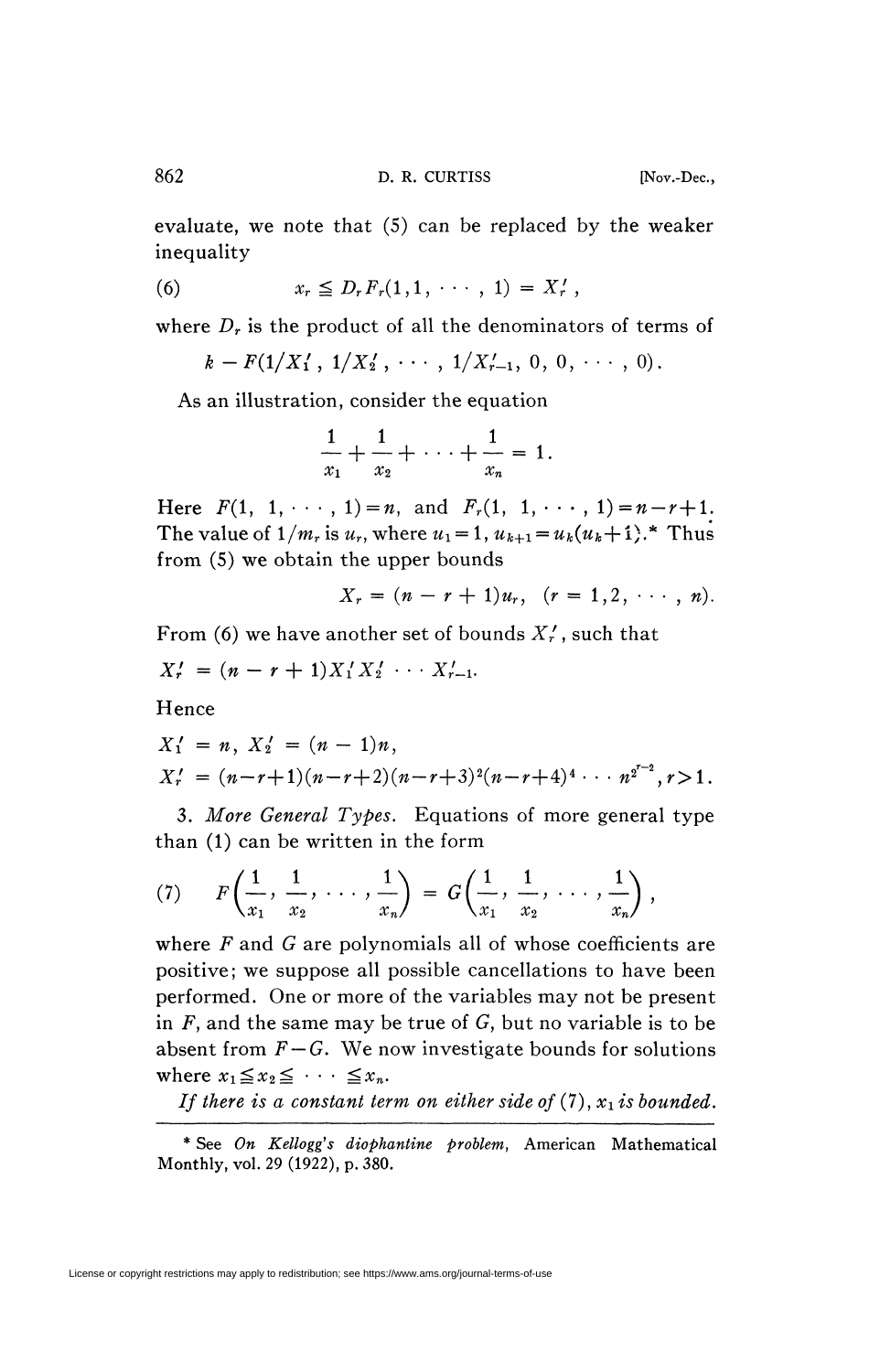For, if, for example, we have  $G(0, 0, \dots, 0) = k \neq 0$ , then  $F(1/x_1, 1/x_1, \cdots, 1/x_1) \geq k$ , and formula (3) gives a bound for  $x_1$ . If (7) has no constant term, we consider the two inequalities derived from (7),

$$
F\left(\frac{1}{x_1}, \frac{1}{x_1}, \dots, \frac{1}{x_1}\right) - G\left(\frac{1}{x_1}, 0, \dots, 0\right) \ge 0,
$$
  

$$
G\left(\frac{1}{x_1}, \frac{1}{x_1}, \dots, \frac{1}{x_1}\right) - F\left(\frac{1}{x_1}, 0, \dots, 0\right) \ge 0.
$$

If the term of lowest degree in  $1/x_1$  on the left of either of these inequalities is negative, we conclude that  $x_1$  is bounded.

Again, using the notation of the earlier part of this paper, we deduce from (7) the inequality

$$
(8) \qquad F_r\left(\frac{1}{x_1}, \frac{1}{x_2}, \dots, \frac{1}{x_{r-1}}, \frac{1}{x_r}, \frac{1}{x_r}, \dots, \frac{1}{x_r}\right) \\ -\left[G\left(\frac{1}{x_1}, \frac{1}{x_2}, \dots, \frac{1}{x_{r-1}}, 0, 0, \dots, 0\right) \\ -F\left(\frac{1}{x_1}, \frac{1}{x_2}, \dots, \frac{1}{x_{r-1}}, 0, 0, \dots, 0\right)\right] \geq 0,
$$

and another in which *F<sup>r</sup>* is replaced by G<sup>r</sup> , and *F* and *G* are interchanged. Unless the expression in brackets is zero, one of these inequalities is of the type  $P(1/x_r) \ge 0$ , with negative constant term. Hence *unless the pair of equations* 

(9) 
$$
F\left(\frac{1}{x_1}, \frac{1}{x_2}, \dots, \frac{1}{x_n}\right) = G\left(\frac{1}{x_1}, \frac{1}{x_2}, \dots, \frac{1}{x_n}\right),
$$

$$
F\left(\frac{1}{x_1}, \frac{1}{x_2}, \dots, \frac{1}{x_{r-1}}, 0, 0, \dots, 0\right)
$$

$$
= G\left(\frac{1}{x_1}, \frac{1}{x_2}, \dots, \frac{1}{x_{r-1}}, 0, 0, \dots, 0\right)
$$

*has a solution in positive integers*  $x_1, x_2, \cdots, x_n$ , arranged in *that order of magnitude, every solution of* (7) *so ordered has x<sup>r</sup> bounded if all the preceding x's are bounded.* From this we at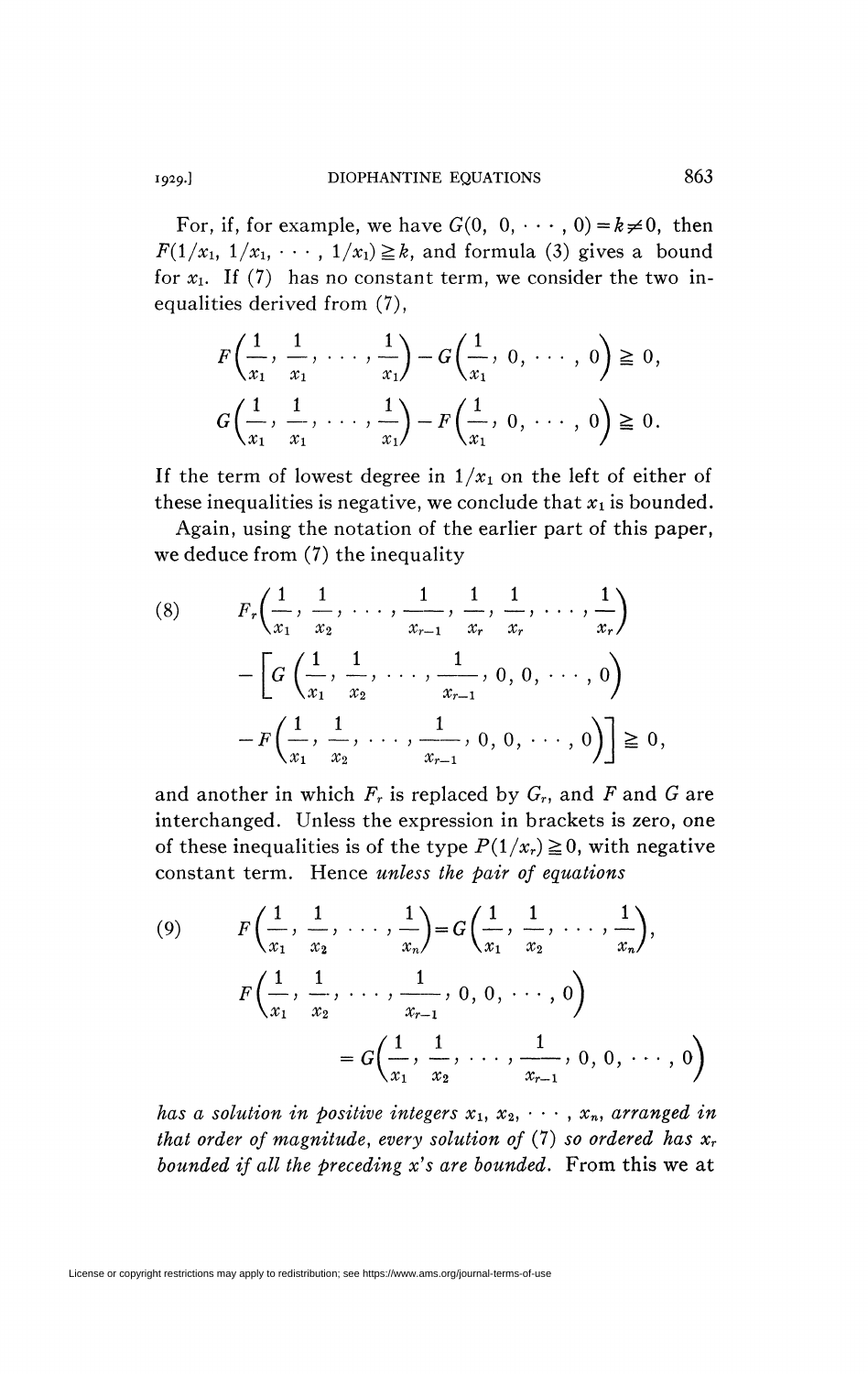once obtain a sufficient condition that all the *x's* be bounded.

If the above condition fails we may replace the expression in brackets in (8) by

$$
G\left(\frac{1}{x_1}, \frac{1}{x_2}, \ldots, \frac{1}{x_r}, 0, 0, \ldots, 0\right) - F\left(\frac{1}{x_1}, \frac{1}{x_2}, \ldots, \frac{1}{x_r}, 0, 0, \ldots, 0\right),
$$

and  $F_r$  by  $F_{r+1}$ . If in the new inequality thus obtained the term of lowest degree in  $1/x_r$  is negative, or if it is negative in the companion inequality, we infer again that *x<sup>r</sup>* is bounded if this is true of the preceding *x's.* 

An example to show that the above conditions may not be fulfilled is given by the equation

$$
1+\frac{1}{x_2}=\frac{1}{x_1}+\frac{1}{x_3^2}.
$$

Here for  $r = 2$  the second equation of system (9) becomes

$$
1=\frac{1}{x_1},
$$

and the pair of equations (9) is satisfied by  $x_1 = 1$ ,  $x_2 = x_3^2$ , where  $x_2$  and  $x_3$  are not bounded. On the other hand, many equations whose solutions are bounded escape these tests ; an example is

$$
\frac{1}{x_1^2} + \frac{1}{x_2^2} + \frac{1}{x_1} - \frac{3}{x_2} = 0,
$$

whose only solution in positive integers is  $x_1 = x_2 = 1$ .

4. *Algebraic Equations with Positive Integral Roots.* A corollary of the first theorem of this paper concerns itself with algebraic equations

$$
x^{n}-a_{1}x^{n-1}+a_{2}x^{n-2}-\cdots+(-1)^{n}a_{n}=0,
$$

all of whose roots are positive integers. There is, of course, an infinite number of such equations for any given *n.* But